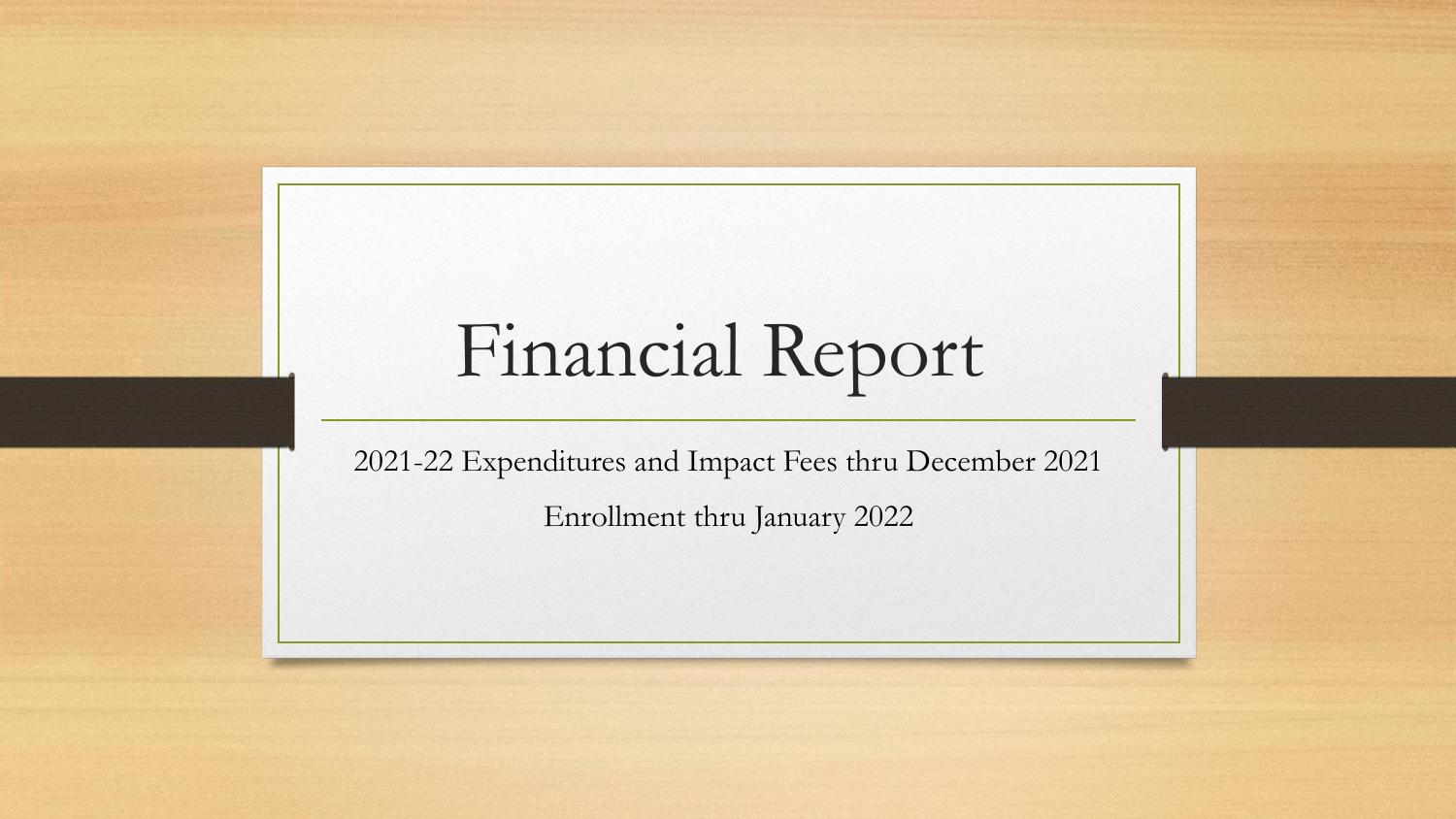## December 2021 Expenditures

|                             | 2021-2022     | \$ Spent     | % Spent | \$ Spent     | % Spent    | Reference |
|-----------------------------|---------------|--------------|---------|--------------|------------|-----------|
|                             | <b>Budget</b> | Current      | Current | <b>YTD</b>   | <b>YTD</b> | Point     |
| 2 Certificated Salaries     | \$56,376,859  | \$4,634,804  | 8.22%   | \$18,258,229 | 32.39%     | 35.00%    |
| 3 Classified Salaries       | \$22,209,721  | \$1,717,620  | 7.73%   | \$6,899,333  | 31.06%     | 35.00%    |
| 4 Benefits                  | \$29,102,737  | \$2,607,368  | 8.96%   | \$9,497,438  | 32.63%     | 35.00%    |
| 5 Supplies/Materials        | \$7,538,283   | \$447,591    | 5.94%   | \$1,998,924  | 26.52%     | 35.00%    |
| 7 Purchased Services        | \$11,537,762  | \$854,164    | 7.40%   | \$3,841,766  | 33.30%     | 35.00%    |
| 8 Travel                    | \$181,801     | \$11,749     | 6.46%   | \$26,787     | 14.73%     | 35.00%    |
| 9 Capital Outlay w/o Contin | \$27,000      | \$13,033     | 48.27%  | \$20,828     | 77.14%     | 35.00%    |
| <b>Grand Total</b>          | \$126,974,163 | \$10,286,329 | 8.10%   | \$40,543,305 | 31.93%     | 35.00%    |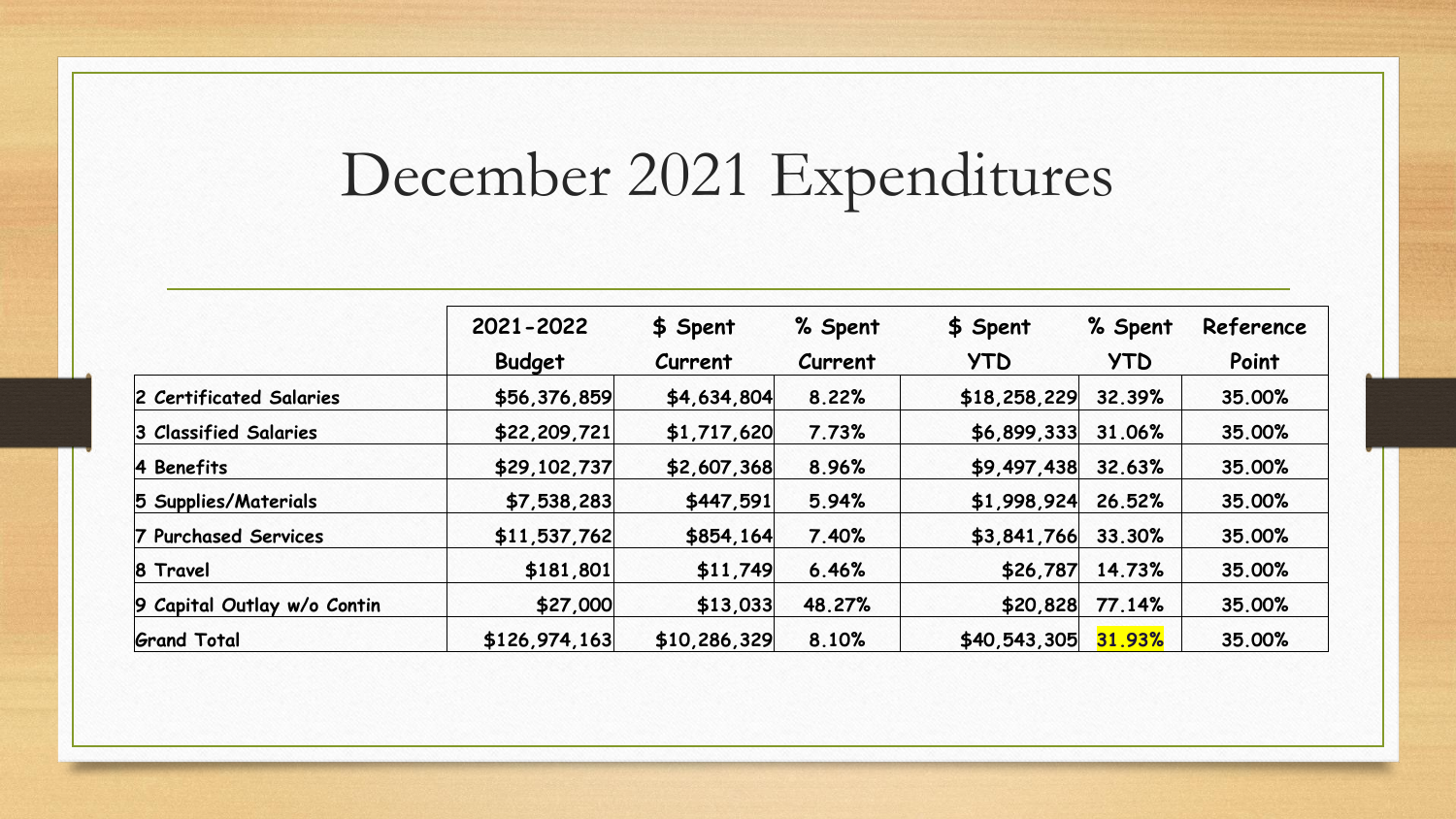| <b>IMPACT FEES</b>               |           |
|----------------------------------|-----------|
| 2013-14                          | \$454,074 |
| 2014-15                          | \$598,763 |
| 2015-16                          | \$829,455 |
| 2016-17                          | \$308,959 |
| 2017-18                          | \$450,665 |
| 2018-19                          | \$485,518 |
| 2019-20                          | \$627,456 |
| 2020-21                          | \$584,102 |
| <b>SEPTEMBER 2021</b>            | \$28,263  |
| <b>OCTOBER 2021</b>              | \$28,263  |
| <b>NOVEMBER 2021</b>             | \$9,421   |
| <b>DECEMBER 2021</b>             | \$66,575  |
| <b>TOTAL 2021-22 FISCAL YEAR</b> | \$28,263  |

| <b>IMPACT FEE ACCOUNT BALANCE</b> | 12/31/2021 | \$1,453,357 |
|-----------------------------------|------------|-------------|
|                                   |            |             |

| 2009 QZAB - LAST TRANSFER | 6/1/2022 | \$328,500 |
|---------------------------|----------|-----------|
|---------------------------|----------|-----------|